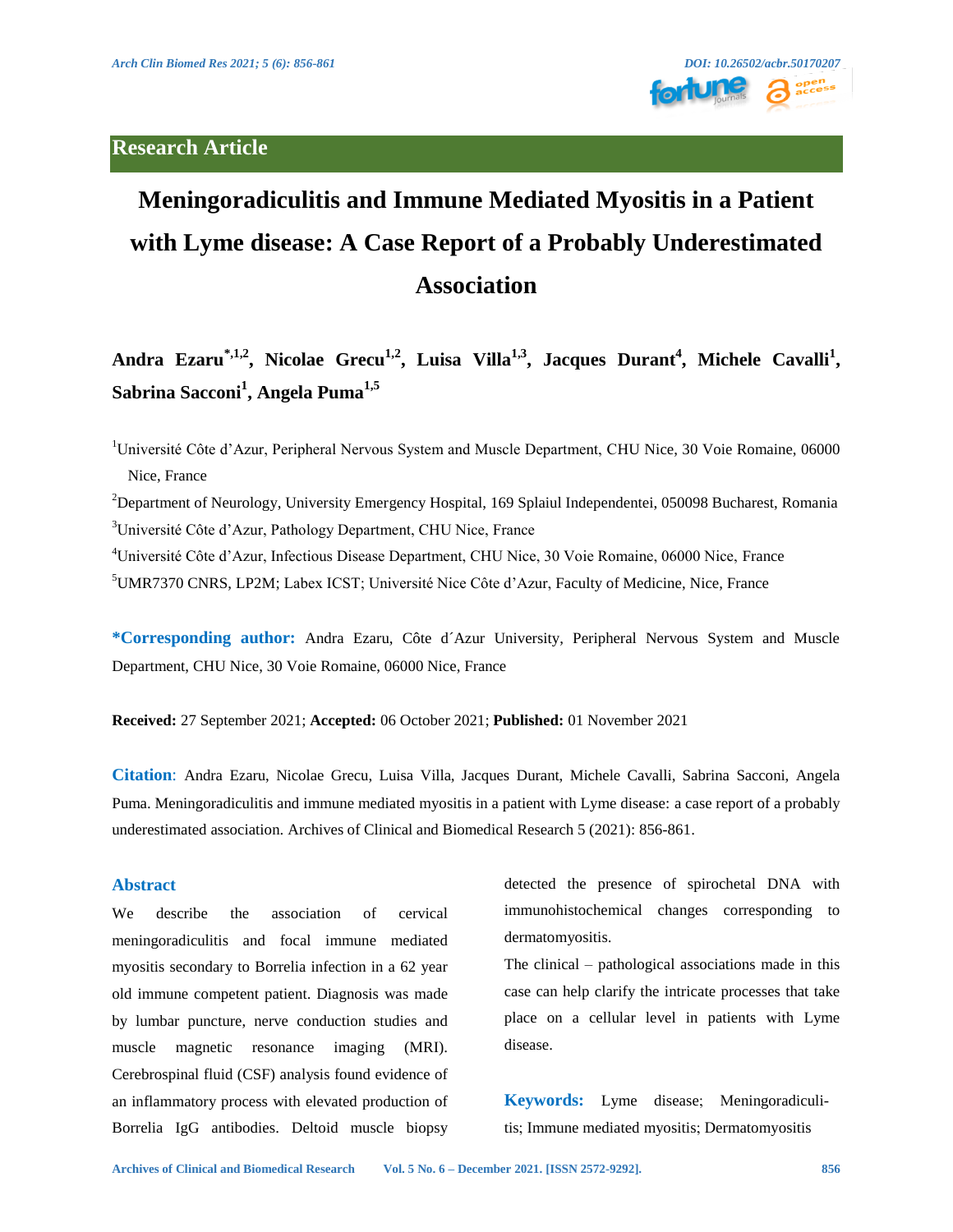### **1. Introductıon**

Lyme disease (LD) is a multisystem infectious disease that affects the skin, joints, heart and both the central and peripheral nervous system. The classically described stages of Lyme infection are early localized, early disseminated and late disseminated. Erythema migrans, the hallmark of infection, occurs in the early phase but the majority of patients don't report this phenomenon. Migratory mono or oligo-arthralgia occurs weeks after inoculation, as well as nervous system involvement, as a sign of early germ dissemination [1]. While in the United States of America the most widespread agent is Borrelia burgdorferi (Bb) sensu stricto which causes arthritis, in Europe, Borrelia garinii (Bg) and Borrelia afzelii are more frequently involved. The neurotropism of Bg accounts for the high frequency of neurological forms particularly in France [2]. Neurologic manifestation ranging from central nervous system involvement with encephalomyelitis and meningitis to peripheral nervous system involvement with cranial nerve palsies, radiculitis, mononeuritis multiplex and polyneuropathy occur in 10 to 15 % of infected individuals.

Muscle involvement is less well documented. Whereas generalized myalgia is a common occurrence in the early stages of infection, myositis seems to be rare and only anecdotal reports exist of immune mediated myositis associated with LD. The concomitant involvement of muscle and nerve is even more uncommon.

We report the case of a patient with menigoradiculitis and myositis secondary to Bg infection. Muscle biopsy showed the presence of spirochetal DNA and inflammatory infiltrates as well as immunological changes typically found in dermatomyositis.

This is to our knowledge the first report of simultaneous involvement of muscle and nerve in an immune competent patient with LD with pathological evidence of a subjacent immune mechanism. It opens the opportunity to better characterize the changes that occur on a molecular level in certain infections.

#### **2. Materials and methods**

A 62-year-old French male was admitted to our Neuromuscular Department with one-month history of abrupt onset severe left shoulder pain, left upper limb paresthesia and left hand weakness. Medical history was unremarkable except for L5-S1 chronic radiculopathy, right eye cataract and minor thalassemia. Of note, the patient regularly practiced outdoors activities, for the most part mountain biking and trekking. The pain was partially responsive to an initial empirical treatment with 20 mg Prednisone a day and first and second-line analgesics.

Clinical examination revealed slight atrophy involving the left deltoid, supraspinatus and first interossei muscles, with left scapular winging. Moderate motor deficit at 4/5 on the medical research council scale was noted involving the left deltoid, supraspinatus, wrist flexors and extensors, finger flexors and extensors, first dorsal interosseous, and abductor pollicis brevis. Tactile hypoesthesia was present in the homolateral C8 – T1 dermatomes. The rest of the neurologic examination was unremarkable.

Standard blood work revealed mild leukocytosis in the range of 12.5 x 10 $^{\circ}$ 9/L, with neutrophilia at 76, 4% and no other notable abnormalities. Inflammation markers and autoimmune panel were negative.

Nerve conduction studies revealed reduced compound motor action potentials (CMAP) amplitudes in the left axillary nerve at 0.67 mV, the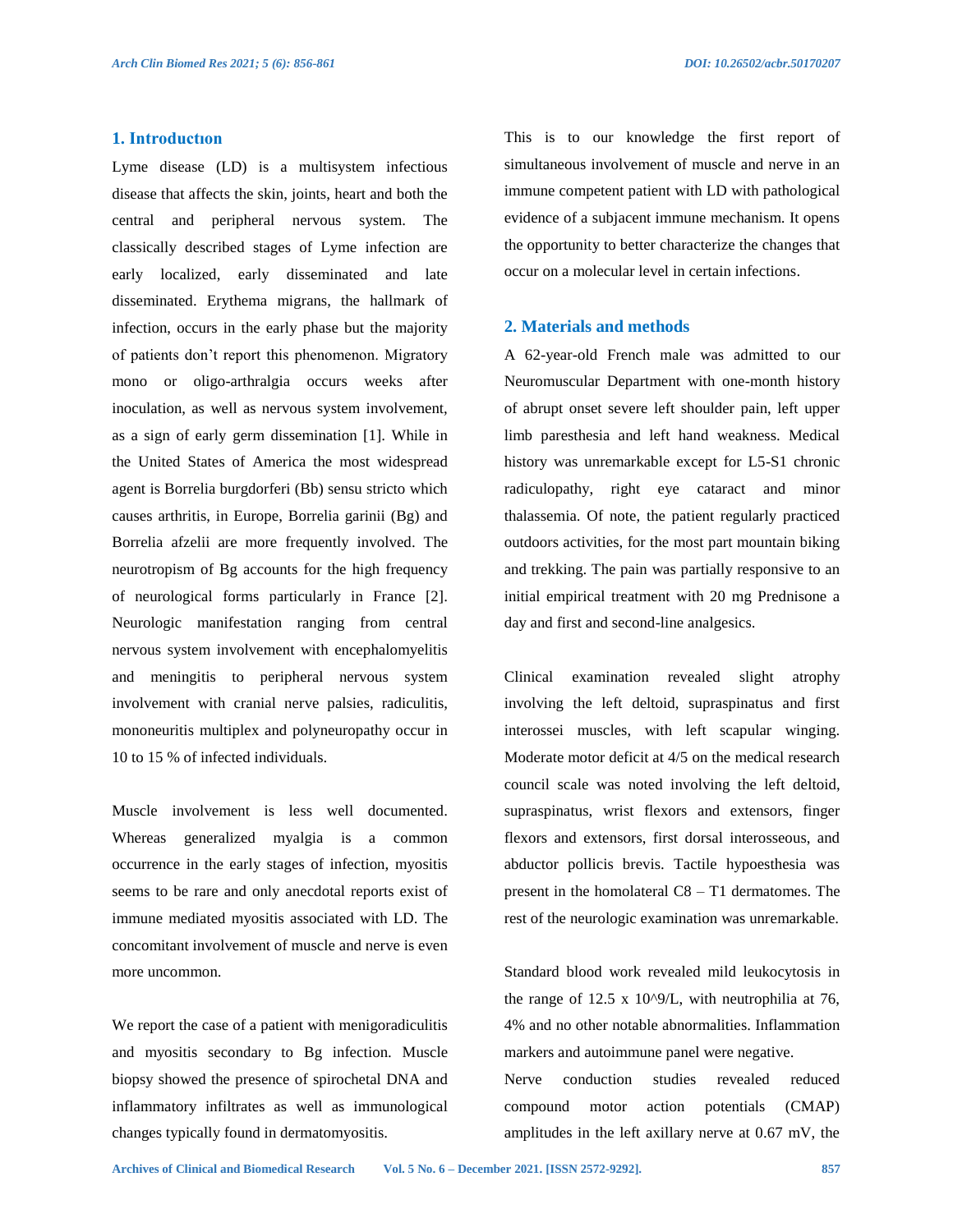median nerve at 4, 5 mV and the ulnar nerve at 3.3 mV with normal sensory action potentials. Needle electromyography (EMG) found fibrillation potentials, positive sharp waves and a reduced recruitment of motor unit action potentials (MUAP) in the left first dorsal interosseous and common finger extensor muscles. Conversely, a myogenic pattern of MUAP recruitment was found in left deltoid muscle. The results were compatible with left C7 - C8 – T1 radiculitis associated with left deltoid myopathy. A muscle MRI was performed in order to assess possible involvement of other muscle groups but revealed no other abnormalities apart from left deltoid contrast enhancement. No root compression or spinal cord lesions were noted.

CSF analysis showed normal glucose levels with elevated protein at 0, 8 g/L, cellularity at 80 elements/mm3 with 96% lymphocytic predominance, elevated IgG index and intrathecal oligoclonal bands synthesis. A complementary blood panel found Bb sensu lato IgG and IgM antibodies on enzyme linked immunosorbent assay (ELISA) and subsequent Western-Blot analysis confirmed the presence of outer surface protein C bands for Bg. Subsequent CSF examination also revealed elevated synthesis of Bb sensu lato specific IgG antibodies at 130, 7 UI/ml.

In view of the clinical and electro diagnostic studies (EDX) we proceeded with a left deltoid biopsy which revealed discrete T lymphocitic pericapillary and perifascicular infiltrates (Fig A and B) with perifascicular expression of human leukocyte antigen (HLA) type I (Fig C), with no signs of necrosis or regeneration, an anatomopathological picture characteristically seen in dermatomyositis (DM). Polymerase chain reaction (PCR) showed the presence of Bg DNA in the tissue sample.





#### **Figure A Figure B Figure C**

**Figure A:** Hematoxilin-eosin coloration showing pericapilary inflammatory infiltrates. **Figure B**: CD3 immunohistochemical stain showing inflammatory infiltrates mainly comprise of T lymphocytes. **Figure C:** Immunohistochemistry showing HLA type 1 expression in a perifascicular pattern on myofibers.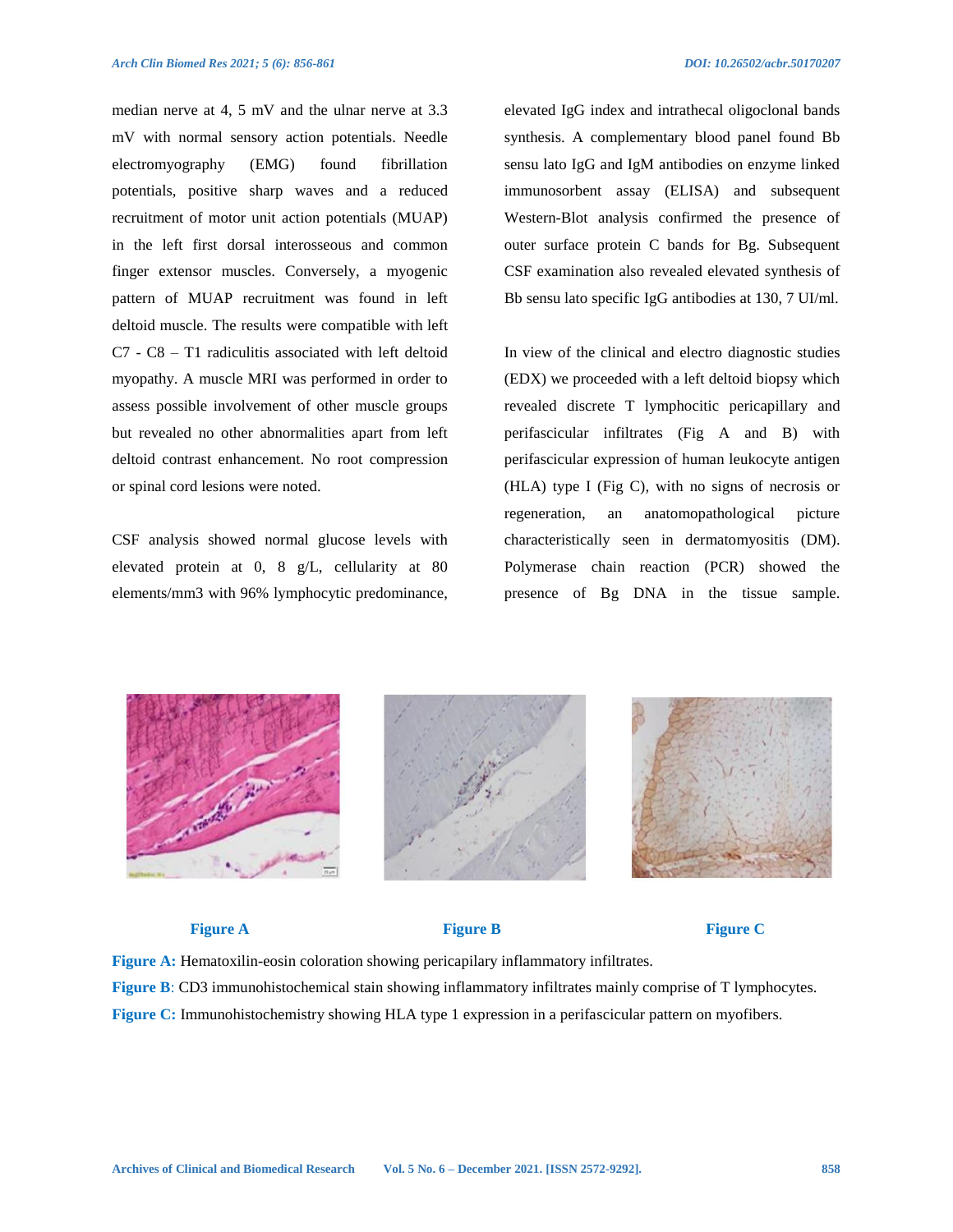#### **3. Result**

A diagnosis of LD related meningoradiculitis and focal immune mediated myositis was made, and the patient was started on combined antibiotic therapy with intramuscular Ceftriaxone at a dose of 2 g twice daily and Doxycycline at a dose of 20 mg daily for a total of 28 days. We added concurrent prednisolone therapy at a dose of 1mg/kg daily for the first two months with progressive improvement of distal paresthesia, shoulder pain and left arm muscle strength.

On initial corticosteroid tapering he experienced renewed severe shoulder pain hence we decided to maintain a dose of 40 mg/day with a slower reduction over the following six months. Three months after initiation of treatment, clinical examination showed remission of motor and sensory deficits with persistence of only slight atrophy of left deltoid, supraspinous and interossei muscles. Conduction parameters on EDX were already improving with increased CMAP in the left median and ulnar nerves at 5.8 mV and 4.7 mV respectively. Complete recovery was achieved one year after disease onset.

#### **4. Discussion**

Lymphocytic meningoradiculitis (Bannwarth syndrome) is well described in Borrelia infection. CSF analysis usually shows lymphocytic pleocytosis with high protein levels and intrathecal synthesis of Borrelia-specific antibodies [3]. On the other hand, although diffuse myalgia is common in the early stages of infection, franc myositis is quite rare.

In 1993 Reimers [4] published a case series of eight patients with Lyme disease and histologically proven myositis. In this series the pattern of muscle involvement followed the localization of skin lesions, arthritis or neuropathy, leading to the conclusion that muscle damage was caused either by direct local invasion from neighboring lesions or by hematological spreading of spirochetes or toxic factors.

Concerning immune mediated myositis evidence is even more limited. It is hypothesized that infection can trigger an autoimmune response given a genetic predisposition and multiple infectious agents have been implicated in triggering dermatomyositis but only a few case reports document the development of immune mediated myositis in relation to acute LD. Others have described clinical manifestations, and especially cutaneous ones, suggestive of DM associated with or as the initial manifestation of LD [5 - 10]. The activation of autoimmune mechanisms could promote the persistence of the disease[6].

Regarding our case, there are several aspects that provide evidence for both theories of myopathogenesis – direct invasion by the microorganism and activation of endogenous immune mechanisms. First, we found both spirochetal DNA and concomitant HLA type I expression on muscle biopsy specimens. Second, the focal and root distribution of the myopathy indicates a possible axonal transport of spirochetes leading to simultaneous nerve and muscle involvement. The same could be true in the case of hematogenic dissemination with subsequent vascular transmigration. Third, muscle biopsy results, the good response to corticoids and the prolonged tapering period are an argument in favor of an immune mediated process.

In conclusion, we believe that muscle involvement in LD is likely under recognized, but thorough clinical and laboratory examination can improve diagnostic accuracy.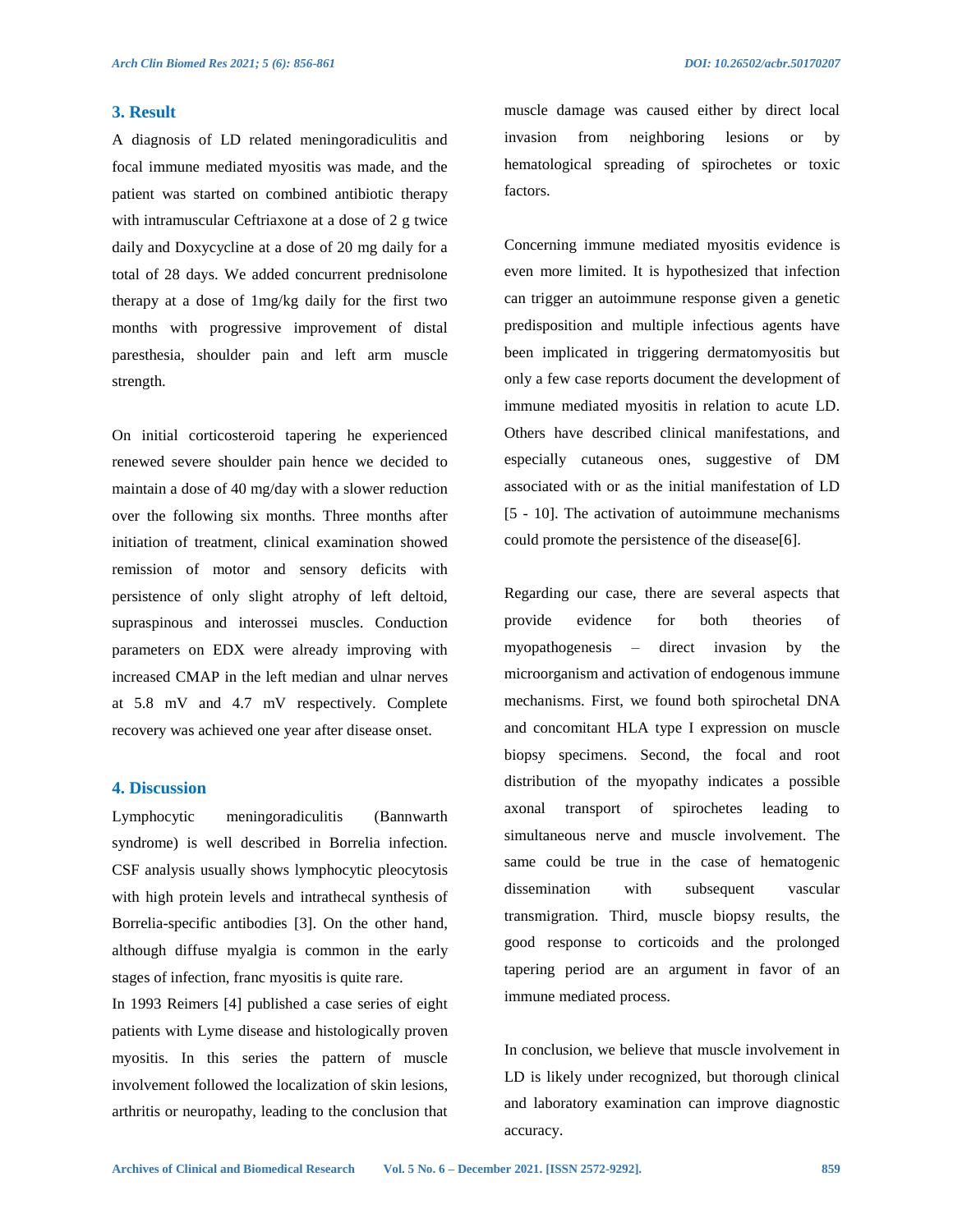We also believe that peripheral nerve and muscle constitute a single entity. In our opinion muscle involvement should be looked for whenever we are faced with infectious neuropathies.

We hope the future will bring a renewed interest in research aimed at better describing the pathologic mechanisms of infectious dissemination in general and LD in particular. This may in fact have important clinical and therapeutic implications.

#### **5. Conclusion**

In conclusion, the patient we described presented with radiculitis and focal myositis of autoimmune appearance secondary to Bg infection. Muscle involvement in Lyme disease is likely underestimated. We believe that focal muscle inflammation should always be considered as one of the clinical manifestations of Lyme disease. It should be explored whenever we are faced with a neuropathy secondary to LD. This may have important clinical and therapeutic implications.

#### **6. Acknowledgements**

None

#### **7. Financial Support and Sponsorship**

This article has not received funding.

#### **References**

- 1. Hatchette TF, Davis I, Johnston BL. Lyme disease: clinical diagnosis and treatment. Can Commun Dis Rep 40 (2014): 194–208.
- 2. Pourel J. Clinical diagnosis of Lyme borreliosis in case of joint and muscular presentations. Med Mal Infect 37 (2007): 523–531.
- 3. Ogrinc K, Lusa L, Lotrič-Furlan S, et al. Course and Outcome of Early European Lyme Neuro borreliosis (Bannwarth Syndrome): Clinical and Laboratory Findings. Clin Infect Dis 63 (2016): 346– 353.
- 4. Reimers CD, de Koning J, Neubert U, et al. Borrelia burgdorferi myositis: report of eight patients. J Neurol 240 (1993): 278–283.
- 5. Arniaud D, Mattei JP, Pham T, et al. Coexistent dermatomyositis, relapsing polychondritis, and positive Lyme serology. A case-report. Rev Rhum Engl Ed 64 (1997): 589–590.
- 6. Fraser DD, Kong LI, Miller FW. Molecular detection of persistent Borrelia burgdorferi in a man with dermatomyositis. Clin Exp Rheumatol 10 (1992): 387–390.
- 7. Hoffmann JC, Stichtenoth DO, Zeidler H, et al. Lyme disease in a 74-year-old forest owner with symptoms of dermatomyositis. Arthritis Rheum 38 (1995): 1157–1160.
- 8. Horowitz HW, Sanghera K, Goldberg N, et al. Dermatomyositis associated with Lyme disease: case report and review of Lyme myositis. Clin Infect Dis 18 (1994): 166– 171.
- 9. Rodríguez M, Chou S, Fisher DC, De Girolami U, Amato AA, Marty FM. Lyme meningoradiculitis and myositis after allogeneic hematopoietic stem cell transplantation. Clin Infect Dis 41 (2005): e112-114.
- 10. Waton J, Pinault A-L, Pouaha J, Truchetet F. [Lyme disease could mimic dermatomyositis]. Rev Med Interne 28 (2007): 343–345.